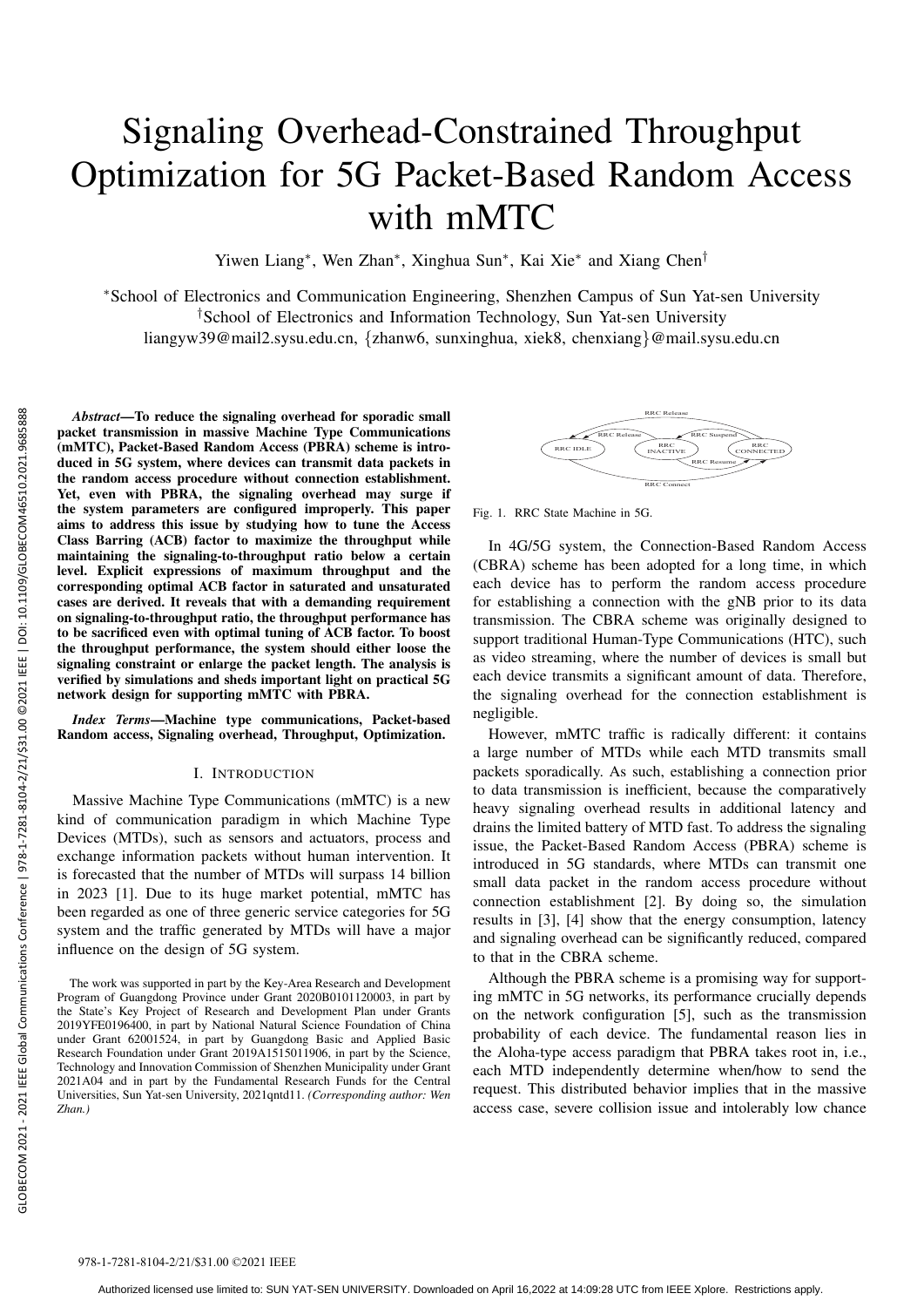of successful access may emerge, leading to frequent packet retransmissions along with enormous signaling overhead. Thus, it is of great importance to study how to tune the system parameters to optimize the access efficiency and further reduce the signaling overhead of 5G networks with PBRA scheme.

Extensive studies for Aloha-type access networks have focused on throughput performance, i.e., the long-term average number of successfully-transmitted packets/bits per time slot. For instance, various strategies have been developed to adjust the transmission probability of devices for throughput maximization based on the periodical estimation of the channel load [7]–[9]. In [10], [11], analytical frameworks were developed to characterize the behavior of each device or the Head-of-Line (HOL) packet, with which optimal backoff parameter settings for throughput maximization were obtained. While the aforementioned developments have been substantial, none of them take the signaling overhead into consideration. Questions naturally arise: Is the throughput maximization equivalent to signaling overhead minimization? If a certain requirement on signaling overhead is given, then how to properly tune the system parameters to optimize the throughput performance in the PBRA scheme?

In this paper, we provide a closed-form solution to above open questions by focusing on mMTC in 5G networks. Specifically, we evaluate the signaling overhead via the signalingto-throughput ratio, which represents the average amount of signaling overhead for successfully delivering one information bit. By extending the analytical framework in [11], both the throughput and signaling-to-throughput ratio are characterized. The key contribution of this paper is that for a given upperbound on the signaling-to-throughput ratio, explicit expressions of the maximum throughput and corresponding optimal transmission probability (refer to as the Access Classing Barring (ACB) factor in the 5G standard [6]) are obtained in both unsaturated and saturated cases. The analysis shows that to meet a stringent upper-bound on the signaling-to-throughput ratio, the throughput performance has to be sacrificed even with optimal tuning of the transmission probability. Otherwise, to maintain the optimum throughput performance, the data packet length should be enlarged. The analysis is verified by simulation results, which provides direct guidance on practical network design for mMTC in 5G system.

The rest of the paper is organized as follows. Section II presents technical backgrounds of RRC handling and PBRA in 5G before the system model in Section III. Signalingconstrained throughput maximization problem is addressed in Section IV and the results are validated via extensive simulation results in Section V. Finally, concluding remarks are summarized in Section VI.

## II. BACKGROUND OF PBRA AND RRC HANDLING IN 5G

To ease the understanding, we would like to first present technical backgrounds of PBRA and Radio Resource Control



Fig. 2. Signaling diagram for the state transition from RRC IDLE to RRC CONNECTED.



Fig. 3. Signaling diagram for the state transition from RRC INACTIVE to RRC CONNECTED.

(RRC) handling in 5G in this section before the system model in Section III.

Specifically, from the 5G RRC layer point of view, three RRC states are defined: RRC CONNECTED, RRC IDLE and RRC INACTIVE, as shown in Fig. 1. According to 5G standard [6], the MTD is in RRC CONNECTED state when an RRC connection has been established between itself and gNB. In this case, it can obtain data transmission resource for clearing its data queue. If an MTD is in RRC IDLE state, then its connection with gNB and 5GCN (5G Core Network) is released. Accordingly, it has to perform random access procedure to reestablish the connection with gNB and 5GCN.

Fig. 2 demonstrates the signaling diagram for the state transition from RRC IDLE to RRC CONNECTED. Start with the four-way handshake random access procedure, we can clearly see that in the best case, where there is no transmission failure, 12 messages have to be exchanged between the MTD and the gNB, and 9 of them are transmitted over the air interface. The entailed signaling overhead, additional delay and power consumption are negligible for traditional human-type communications, but comparatively significant for mMTC. To reduce the signaling overhead and additional latency, RRC INACTIVE state is introduced in 5G RRC state machine. It is a new RRC state compared to its counterpart in 4G system, where only RRC CONNECTED state and RRC IDLE state are included. The signaling diagram for the state transition from RRC INACTIVE to RRC CONNECTED is presented in Fig. 3.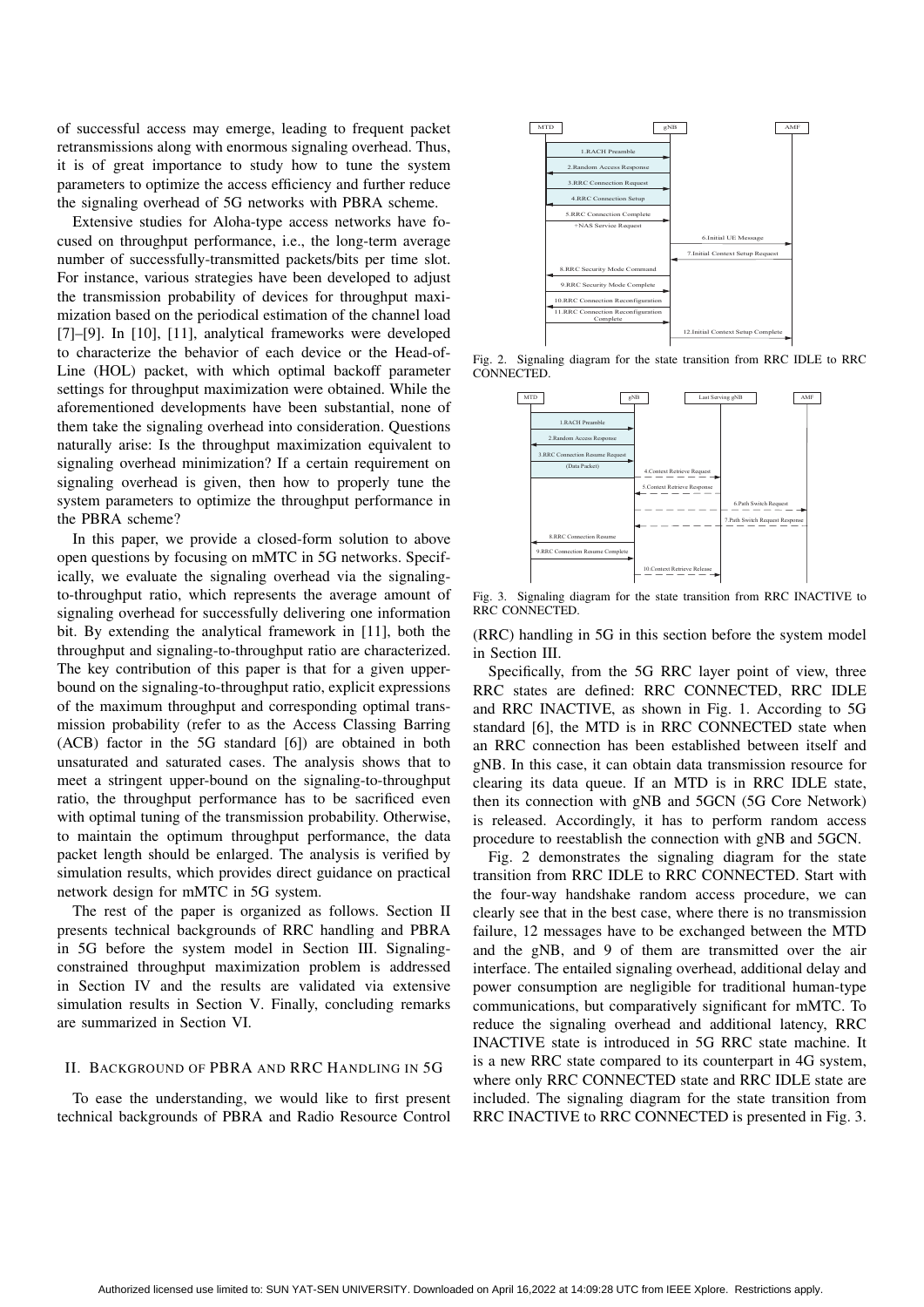Introducing RRC INACTIVE state brings twofold of benefits:

(1) If an MTD is in RRC INACTIVE state, then its RAN/CN connection and UE AS context are kept at the 5GCN and gNB while the on-the-air connection with gNB is released. Therefore, as shown in Fig. 3, although random access procedure is needed for connection re-establishment, fewer signalings are required, compared to the state transition from RRC IDLE state to RRC CONNECTED state, shown in Fig. 2.

(2) The MTD can transmit one small packet in the third step of random access procedure, while remains in the RRC INACTIVE state, which avoids signaling overhead and additional latency due to state transition and is beneficial for mMTC. Such kind of random access scheme is referred to as the Packet-Based Random Access scheme (PBRA), because each single packet in the device's queues has to contend for channel access. In the following, we will take a closer look at the signaling overhead of 5G networks with PBRA and study how to configure the system parameters for optimizing the network throughput performance.

## III. SYSTEM MODEL

This paper considers a single cell 5G system in which one gNB serves  $n$  MTDs. The arrival of data packets at each MTD follows a Bernoulli process with parameter  $\lambda$ , and the buffer of each MTD is infinite. With a busy buffer, the MTD would access gNB for data transmission via random access procedure. In the random access procedure, each MTD randomly selects one out of  $M \geq 1$  orthogonal preambles and transmits via the physical random access channel to the gNB. If more than one MTDs transmit the same preamble simultaneously, then a collision occurs and all of them fail. The access request is successful as long as there is no collision. The time is slotted and assume the four-way handshake is completed in one time slot.

In this paper, we only consider the PBRA scheme. Accordingly, all MTDs are assumed to be in RRC INACTIVE state. In each access attempt, the MTD transmits one data packet<sup>1</sup> in the third step of the random access procedure, and do not shift into the RRC CONNECTED state. Moreover, since preambles are orthogonal to each other, MTDs do not affect each other's chance of successful access if they choose different preambles. For simplicity, we only consider the singlepreamble case  $M = 1$  in this paper. Note that the extension to the multi-preamble case can be implemented based on the multi-group model in [12].

## *A. Preliminary Analysis*

To characterize behavior of each packet, we use the analytical model in [11], where a Markov chain  $X = \{X_i\}$ is established as shown in Fig. 4. There are two states of HOL packet: successful transmission (State T) and waiting to transmit (State 0).



Fig. 4. State transition diagram of each individual access request.

Note that according to 5G standard [6], to control the intensive contention in massive access scenario, the Access Class Barring (ACB) scheme can be used, that is, each MTD transmits access request in each time slot with probability  $q \in (0, 1]$ . Let  $p_t$  denote the probability that the MTD can successfully transmit the packet in time slot  $t = 1, 2, \ldots$ . fresh packet is initially in State T, and remains in State T if it passes the ACB check and is successfully transmitted with probability  $qp_t$ . If it passes the ACB check but encounters a collision, then it goes to State 0. In State 0, if it passes the ACB check and is successfully transmitted with probability  $qp_t$ , then it shifts to State T.

The steady-state probability distribution of the Markov chain in Fig. 4 can be derived as  $\pi_T = pq$ , and  $\pi_0 = 1 - pq$ , where  $p = \lim_{t\to\infty} p_t$  is the steady-state probability of successful transmission of packets. Note that  $\pi_T$  is the service rate of each node's queue. The offered load  $\rho$  of each node's queue can then be written as

$$
\rho = \frac{\lambda}{\pi_T} = \frac{\lambda}{pq}.
$$
\n(1)

#### *B. Performance Metrics*

This paper focuses on the throughput performance and signaling overhead of PBRA for mMTC in 5G networks. The throughput is defined as the long-term average number of successfully transmitted information bits per time slot and can be written as  $\hat{\lambda}_{out} = \hat{\lambda}_{out} L$ , where  $\hat{\lambda}_{out}$  is the long-term average number of successfully transmitted packets per time slot, and L is the number of information bits per packet.

Let  $TS$  denote the time-average amount of signaling overhead per time slot. To characterize the signaling overhead in PBRA, we let  $s$  (in a unit of bits) denote the average size of control messages exchanged between MTD and  $gNB^2$ . Depending on whether the transmission is successful or not, we can consider the following two cases:

- If the MTD fails in the four-way handshake random access process, then the signaling overhead is 4s. The long-term signaling overhead due to failed transmissions can then be written as  $4sF$ , where F denotes the average number of failed packet transmissions per slot.
- If the MTD succeeds in the random access process, then the signaling overhead is 3s, because the third step is for data transmission. The long-term signaling overhead for successful transmissions can then be written as  $3s\hat{\lambda}_{out}$ .

We can finally conclude that  
\n
$$
TS = 4sF + 3s\hat{\lambda}_{out}.
$$
\n(2)

 $2$ It is clear that the sizes of control messages may be different from each other in the random access procedure. Nevertheless, the analysis can easily be extended to incorporate such practical consideration.

 $1$ Since each access request transmission corresponds to one data packet transmission, the terminologies "access request" and "data packet" are used interchangeably.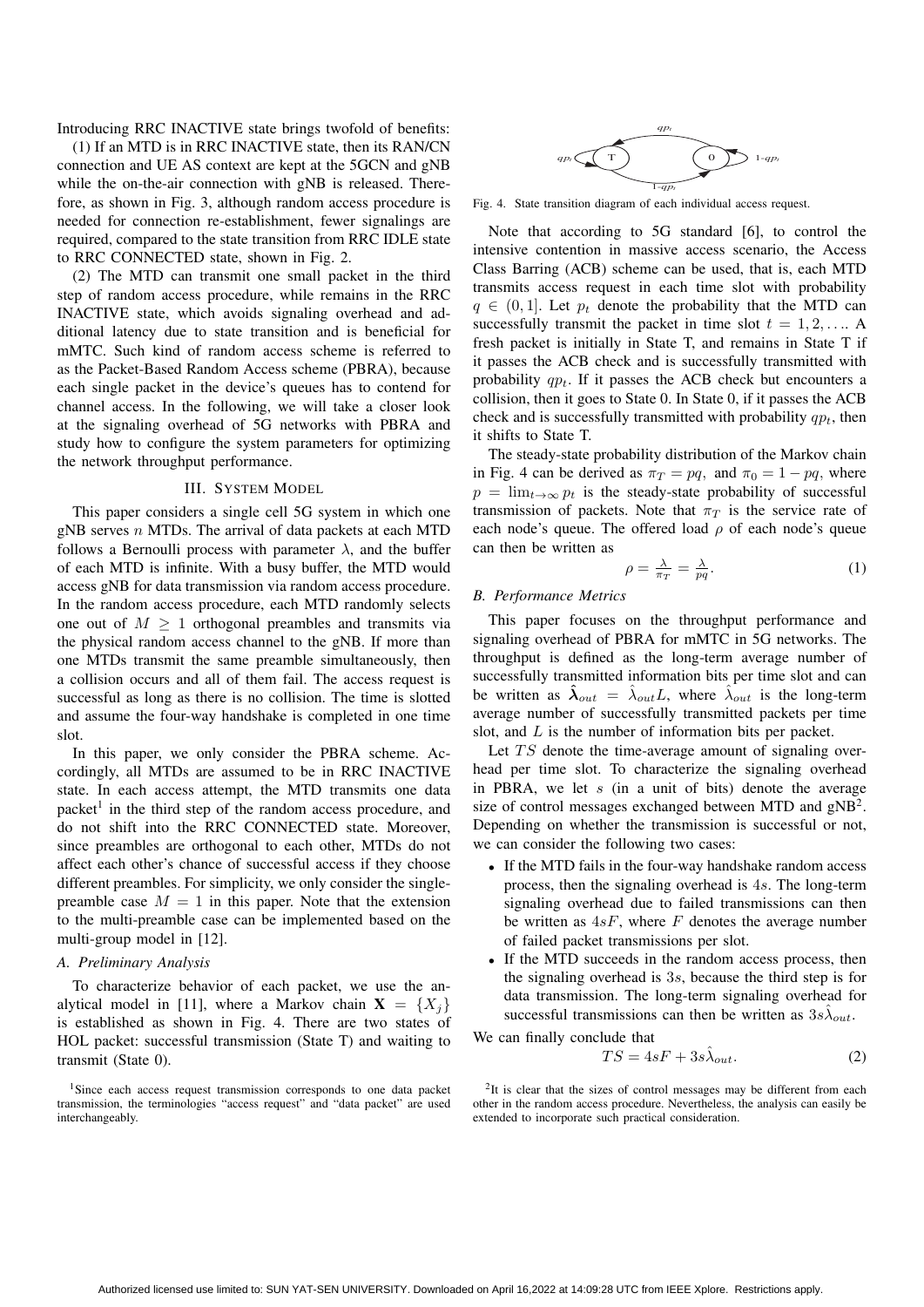| Region         | $\{n,\lambda\}$        | $\{\beta, L\}$                                        |                                                         | $\boldsymbol{\Lambda}_{\max}$                     |
|----------------|------------------------|-------------------------------------------------------|---------------------------------------------------------|---------------------------------------------------|
| S <sub>1</sub> | $n\lambda < e^{-1}$    | $\frac{4s\exp(-W_0(-\hat{\lambda}))-s}{s} \leq \beta$ | $\left[\frac{\lambda}{np_L},-\frac{1}{n}\ln p_S\right]$ |                                                   |
| ${\cal S}2$    |                        | $4s \exp(-W_0(-\lambda)) - s$                         | no solution                                             | no solution                                       |
| S3             | $n\lambda \geq e^{-1}$ | $\frac{\sqrt{4e-1}s}{\sqrt{2}} < \beta$               |                                                         | $Le^{-1}$                                         |
| S4             |                        | $\frac{3s}{I} < \beta < \frac{(4e-1)s}{I}$            | $rac{1}{n}$ ln $rac{\beta L + s}{4s}$                   | $\frac{4Ls}{\beta L+s}$ ln $\frac{\beta L+s}{4s}$ |
| S5             |                        | $\frac{3s}{4}$<br>$0 < \beta <$                       | no solution                                             | no solution                                       |

TABLE I MAXIMUM THROUGHPUT AND THE OPTIMAL ACB FACTOR.

It is clear that for mMTC services, a higher throughput with a lower signaling-to-throughput ratio  $\frac{TS}{L\lambda_{out}}$  are desired, where  $rac{TS}{L\lambda_{out}}$  represents the average amount of signaling overhead per **SA**<sub>out</sub> successfully-transmitted information bit. An excessively large  $rac{TS}{L\lambda_{out}}$  usually indicates significant energy consumption for packet deliveries that is too costly for battery-limited MTDs. Therefore, in this paper, we let  $\beta$  denote the upper-bound of the signaling-to-throughput ratio, and study how to optimize the throughput performance while satisfying the signaling-tothroughput ratio constraint by properly tuning the ACB factor q, i.e.,

$$
\max = \max_{0 < q \le 1} \hat{\lambda}_{out} \tag{3}
$$
\n
$$
\text{s.t.} \quad \frac{TS}{L\hat{\lambda}_{out}} \le \beta.
$$

In the following section, we will derive the expressions of  $\lambda_{out}$ , TS and address the above optimization problem.

 $\boldsymbol{\hat{\lambda}}_{\rm m}$ 

#### IV. PERFORMANCE OPTIMIZATION

For each HOL packet, it can be successfully transmitted if and only if all the other  $n - 1$  nodes are idle with an empty queue with probability  $1 - \rho$ , or busy with a non-empty queue but not requesting transmission with probability  $\rho(\pi_0+\pi_T)(1-\pi_T)$ q). Depending on  $\rho = 1$  or not, we consider the saturated case and unsaturated case, separately, in the following.

*1) Saturated Case:* When the aggregate input rate  $\hat{\lambda}$ (=  $n\lambda$ ) is large, the network is likely to be in saturated case, where each nodes' queue is always busy and  $\rho = 1$ . The steadystate probability of successful transmission of HOL packets p in the saturated condition can be obtained as  $p_A$  =  $(1 - q)^{n-1}$  with a large n exp  $(-nq)$ , based on which the average number of failed packet transmissions per slot can be further written as

$$
F = nq(1 - p_A). \tag{4}
$$

In saturated case, the long-term average number of successfully transmitted packets per time slot is determined by the aggregate service rate, i.e.,

$$
\hat{\lambda}_{out} = n\pi_T = n \exp(-nq) q. \tag{5}
$$

By combining  $(2)$ ,  $(4)$ – $(5)$ , the optimization problem in  $(3)$ can be rewritten as

$$
\begin{aligned} \hat{\lambda}_{\max}^{sa} &= \max_{0 < q \le 1} \quad Ln \exp\left(-nq\right) q\\ \text{s.t.} \quad & \xrightarrow[L]{4s \exp\left(nq\right) - s} \le \beta. \end{aligned} \tag{6}
$$

Solving (6) yields the maximum throughput in saturated case as

$$
\hat{\lambda}_{\max}^{sa} = \begin{cases}\nLe^{-1} & \text{if } \frac{(4e-1)s}{L} \leq \beta, \\
\frac{4Ls}{\beta L+s} \ln \frac{\beta L+s}{4s} & \text{if } \frac{3s}{L} < \beta < \frac{(4e-1)s}{L}, \\
\text{no solution} & \text{if } 0 < \beta \leq \frac{3s}{L},\n\end{cases} (7)
$$

which is achieved when the ACB factor is set to

$$
q_{sa}^{*} = \begin{cases} \frac{1}{n} & \text{if } \frac{(4e-1)s}{L} \leq \beta, \\ \frac{1}{n}\ln\frac{\beta L+s}{4s} & \text{if } \frac{3s}{L} < \beta < \frac{(4e-1)s}{L}, \\ \text{no solution} & \text{if } 0 < \beta \leq \frac{3s}{L}. \end{cases} \tag{8}
$$

Note that in the ideal case, where all packets can be successfully transmitted in one-shot, the signaling-to-throughput ratio is  $\frac{3s}{L}$ . Accordingly, there is no solution for (6) if the upperbound of this ratio  $\beta \leq \frac{3s}{L}$ .

*2) Unsaturated Case:* As the number of devices or the traffic input rate decreases, the network may become unsaturated and we have  $\rho < 1$ . The probability of successful transmission of packets is given by  $p = (1 - \rho + \rho(1 - q))^{n-1}$  with a large n  $\exp\left(-\frac{\hat{\lambda}}{p}\right)$ , which has two non-zero roots:

$$
p_L = \exp(\mathbb{W}_0(-\hat{\lambda})), \text{ and } p_S = \exp(\mathbb{W}_{-1}(-\hat{\lambda})).
$$
 (9)

By following the approximate trajectory analysis in [11], we can find that only  $p<sub>L</sub>$  is the steady-state point. Based on (1) and (9), the average number of failed packet transmissions per slot can be further written as

$$
F = n\rho q(1 - p_L) = \hat{\lambda} \left( \exp(-W_0(-\hat{\lambda})) - 1 \right). \tag{10}
$$

Since the network is stable in the unsaturated case, it is straightforward to have [11]

$$
\hat{\lambda}_{out} = \hat{\lambda}.\tag{11}
$$

By combining  $(2)$ ,  $(10)$ – $(11)$ , we can rewrite the optimization problem in (3) as

$$
\begin{aligned} \hat{\lambda}_{\max}^{unsa} &= \max_{q \in S_L} L\hat{\lambda} \\ \text{s.t. } & \frac{4s \exp(-\mathbb{W}_0(-\hat{\lambda})) - s}{L} \le \beta. \end{aligned} \tag{12}
$$

Solving (12) yields the maximum throughput in unsaturated case as

$$
\hat{\lambda}_{\max}^{unsa} = \begin{cases} L\hat{\lambda} & \text{if } \frac{4s \exp(-\mathbb{W}_0(-\hat{\lambda})) - s}{L} \le \beta, \\ \text{no solution} & \text{if } \frac{4s \exp(-\mathbb{W}_0(-\hat{\lambda})) - s}{L} > \beta, \end{cases}
$$
(13)

which is achieved when the ACB factor is set to

$$
q_{unsa}^* \in S_L = [q_l, q_u] = \begin{cases} \left[\frac{\hat{\lambda}}{np_L}, -\frac{1}{n} \ln p_S\right] & \text{if } n\lambda < e^{-1},\\ \emptyset & \text{else}, \end{cases} (14)
$$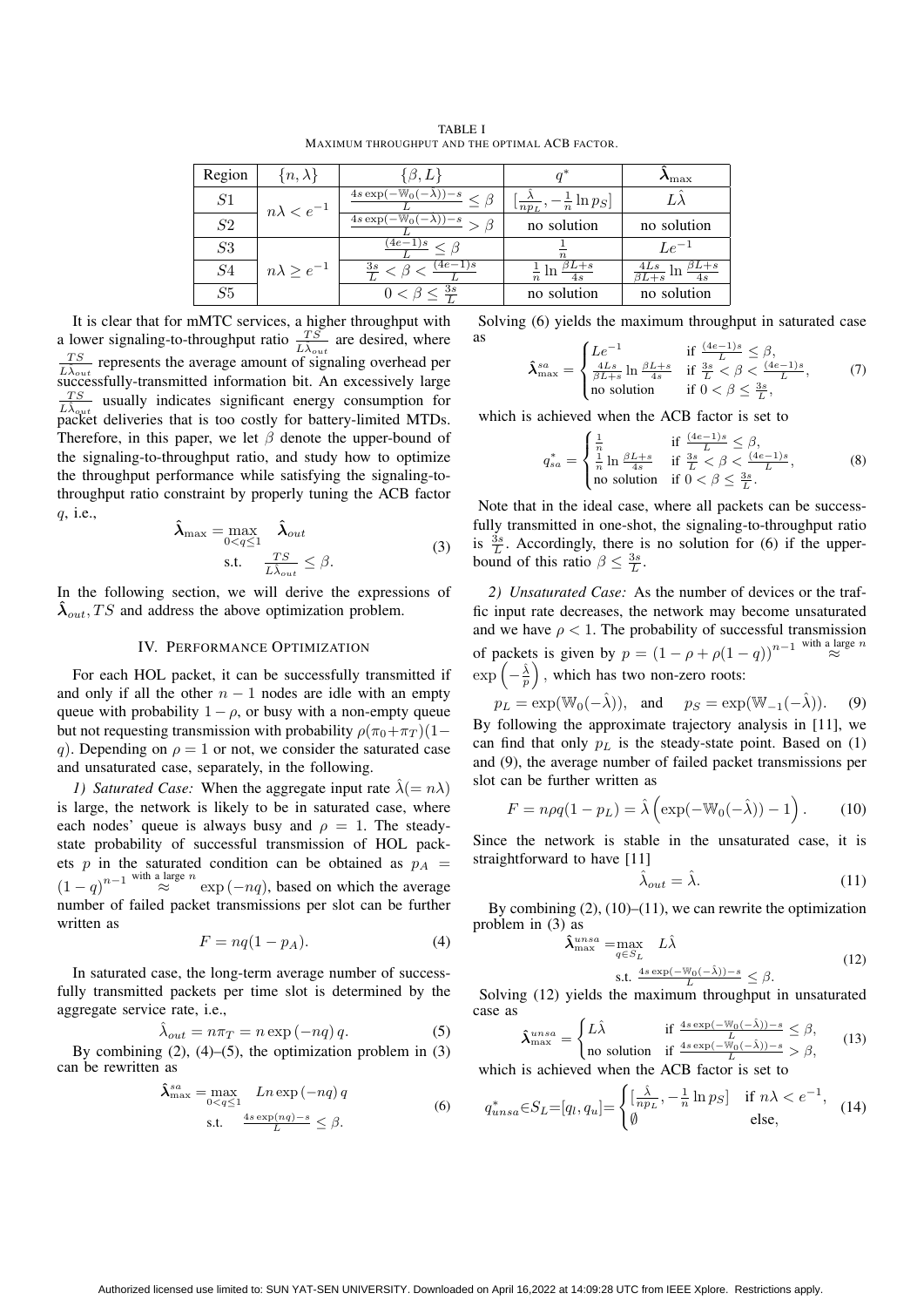

Fig. 5. Signaling-to-throughput ratio  $\frac{TS}{L\hat{\lambda}_{out}}$  and throughput  $\hat{\lambda}_{out}$  versus the ACB factor q.  $\lambda = 0.01$ .  $n = 100$ .  $s = 100$ .  $L = 100$  bits or  $L = 200$  bits.  $\beta = 6$ . (a)  $\frac{TS}{L\hat{\lambda}_{out}}$  versus q,  $L = 200$  bits.  $\{n, \lambda, \beta, L\} \in S3$ . (b)  $\frac{TS}{L\hat{\lambda}_{out}}$  versus q,  $L = 100$  bits.  $\{n, \lambda, \beta, L\} \in S4$ . (c)  $\hat{\lambda}_{out}$  versus q.



Fig. 6. (a) A graphic illustration of Regions S3, S4 and S5 in saturated case in terms of  $L$ . (b) A graphic illustration of Regions  $S1$  and  $S2$  in unsaturated case in terms of L.

where  $S_L$  is referred to as the absolute-stable region, within which the network is unsaturated and operates at the desired steady-state point  $p<sub>L</sub>$ . Otherwise, the network operates at the undesired steady-state point  $p_A$  and becomes saturated, where  $p_A \leq p_L$  [11]. It is very interesting to see from (12) that both the network throughput and signaling-to-throughput ratio are independent of the ACB factor  $q$ , which implies that in this case, q can be a random value chosen from the absolute-stable region  $S_L$ .

*3) Summary:* So far, we have obtained the optimal ACB factor for maximizing the network throughput with the signalingto-throughput ratio constraint in saturated and unsaturated cases, respectively. To summarize, we present the results in Table I, where we define region Si in terms of  $\{n, \lambda, \beta, L\}$  for  $i \in \{1, 2, 3, 4, 5\}$ . Regions S1 and S2 belong to the unsaturated case while Regions S3, S4 and S5 belong to the saturated case.

- In regions  $S1$  and  $S3$ , the constraint on the signalingto-throughput ratio can be guaranteed and the maximum throughput (i.e.,  $L\hat{\lambda}$  in unsaturated case and  $Le^{-1}$  in saturated case) is achieved as well. Accordingly, regions S1 and S3 are referred to as the desired regions.
- In region  $S_4$ , the constraint on the signaling-to-throughput ratio can be guaranteed while the maximum throughput is sacrificed because  $\frac{4Ls}{\beta L+s} \ln \frac{\beta L+s}{4s} < L e^{-1}$ . Accordingly, region S4 is referred to as the undesired region.
- In regions  $S2$  and  $S5$ , there is no solution for the optimization problem (3), implying that in this case the

constraint on the signaling-to-throughput ratio cannot be satisfied regardless of what value of  $q$ . Therefore, they are referred to as the no solution region.

To take a further look at how the regions  $Si$  vary with the system parameters, Fig. 6a and Fig. 6b give a graphic illustration of Regions S3, S4 and S5 in saturated case and that of Regions S1 and S2 in unsaturated case in terms of the packet length L and the signaling-to-throughput ratio threshold  $β$ . We can clearly see from Fig. 6a that if the packet length  $L$ grows, then the desired region S3 rapidly expands while the undesired region S4 and the no solution region S5 shrinks. Similar observations can also be obtained in Fig. 6b, which indicates that with PBRA scheme, the network can always be benefited from a larger packet length. However, in practical 5G system, due to limited uplink time-frequency resources, the packet length that the third step of the random access procedure can carry is limited as well. On the other hand, to enlarge the desired region S3 or S1, Fig. 6 also shows that the network can also enlarge the upper-bound of the signalingto-throughput ratio  $\beta$  if the MTC service is insensitive to the signaling overhead, delay or power consumption.

#### V. SIMULATION AND DISCUSSION

In this section, simulation results are presented to verify the preceding theoretical analysis. The simulation setting is the same as the system model described in Section II, and we omit the details here. Each simulation lasts for  $10<sup>7</sup>$  time slots.

Fig. 5 demonstrates how the signaling-to-throughput ratio  $\frac{TS}{S}$  and the throughput  $\hat{\lambda}_{out}$  vary with the ACB factor q with  $\overline{L\hat{\lambda}_{out}}$ the upper-bound of the signaling-to-throughput ratio  $\beta = 6$ , the number of nodes  $n = 100$ , input rate  $\lambda = 0.01$  and the network is in saturated case. Recall that it has been shown in the above section, if the network is in the desired region S3, then by optimally tuning the ACB factor  $q = q^* = \frac{1}{n}$ , the signaling-to-throughput ratio constraint can be guaranteed and the maximum throughput  $Le^{-1}$  can be achieved as well. Therefore, we can see from Fig. 5a that with the packet length  $L = 200$  bits, the network belongs to the desired region  $S3$ , i.e.,  ${n, \lambda, \beta, L} \in S_3$ . When  $q = \frac{1}{n}$ , the signaling-to-throughput